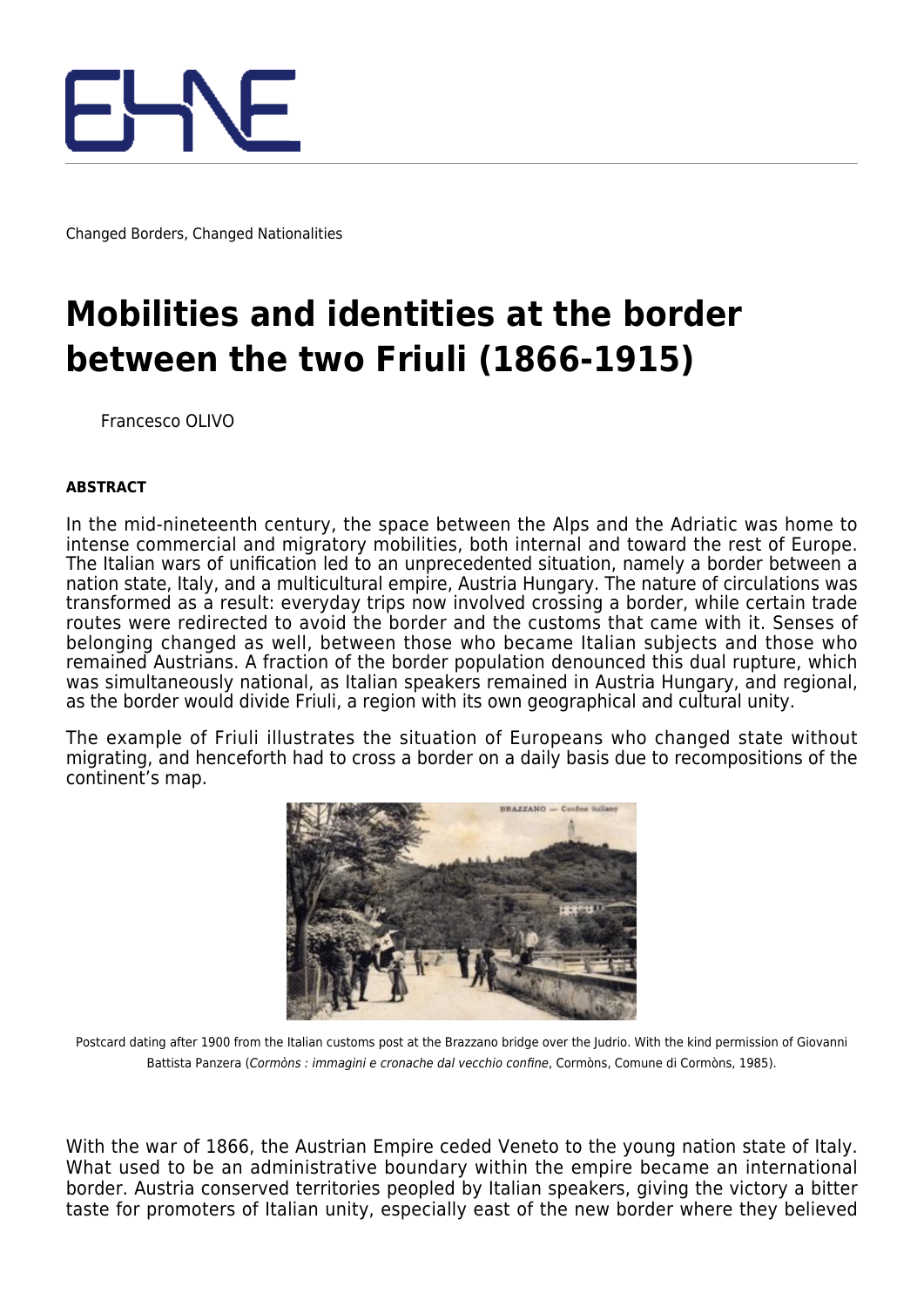that the peace treaties shattered the unity of Friuli, a region with its own linguistic, geographical, and historic unity.

Once possessed by the Habsburgs, and henceforth divided between the Italian province of Udine and the Austrian county of Gorizia, this cross-border entity did not correspond to any administrative division. Its mythical borders were established by local scholars based on those of a medieval state: from the Livenza River to Isonzo, and from the Alps to the Adriatic. Notables took the Friulan framework as the basis for their economic and political projects during the first half of the nineteenth century.

The appearance of a border between states changed the nature of trips that were once made within a single empire, and were henceforth perceived as an everyday norm.

## **Changing village, changing country**

Without having left their villages, locals now had to cross a border during their customary trips. Admittedly, they had already been divided between Venice and the Habsburgs from the fifteenth century to the Congress of Vienna; even so, 1866 did not see a return to an earlier situation, for the earlier border was porous whereas the new one separated two sovereign states with a new desire and techniques for surveillance. Customs posts were established along the border, adorned with dynastic coats of arms and flags, while places and times of passage were regulated by a large staff monitoring the crossing of merchandise and people.

This context promoted differentiated national identifications at the border. The insults of "Italian" and "Austrian" were heard during quarrels between villages, and national categories were used to designate adversaries during disputes over land or livestock. Nevertheless, such behavior was often in keeping with endogenous dynamics that predated the times of the Kingdom of Lombardy-Venetia. What's more, a national lexicon was not necessarily the symptom of national identification, as nationality could be mobilized first and foremost to engage the state in local disputes, and then quickly forgotten when it came to buying cheaper sugar across the border.

Smuggling flourished in Friuli. The highest indirect taxes in Italy on salt, tobacco, and sugar prompted villagers who had become Italian to cross the border to purchase them in the county of Gorizia. Smuggling was either occasional or committed by well-organized groups of smugglers crossing the border at night. Smuggling was decried by the elite of Italian Friuli, who saw it as a national betrayal. The kingdom's authorities went so far as installing fences to limit secret crossings. There were many smugglers on the eve of the First World War, another sign that national indifference and opportunism reigned among locals.

### **Migrations and the border**

Even before the nineteenth century, the space between the Alps and the Adriatic was the source of intense emigration toward the rest of Europe, one that henceforth had to contend with a border.

Internal migration became international, for instance with departures for Trieste, the Habsburg Empire's primary access point onto the Adriatic. The peasants of Friuli found work there, as did those of Carniola or Istria, accompanying the port's astounding expansion in the nineteenth century. However, after 1866 moving to Trieste represented a trip abroad for inhabitants of the province of Udine, with more complex formalities for crossings and stays. Trieste nevertheless remained an attractive center, with 50,000 Italian subjects residing there in 1914 (the regnicoli).

Some migratory flows circumvented or crossed the border in accordance with the changing legislation of bordering states, especially those toward the Americas from the late 1870s onward. In Austria Hungary, the candidates for crossing the border met with numerous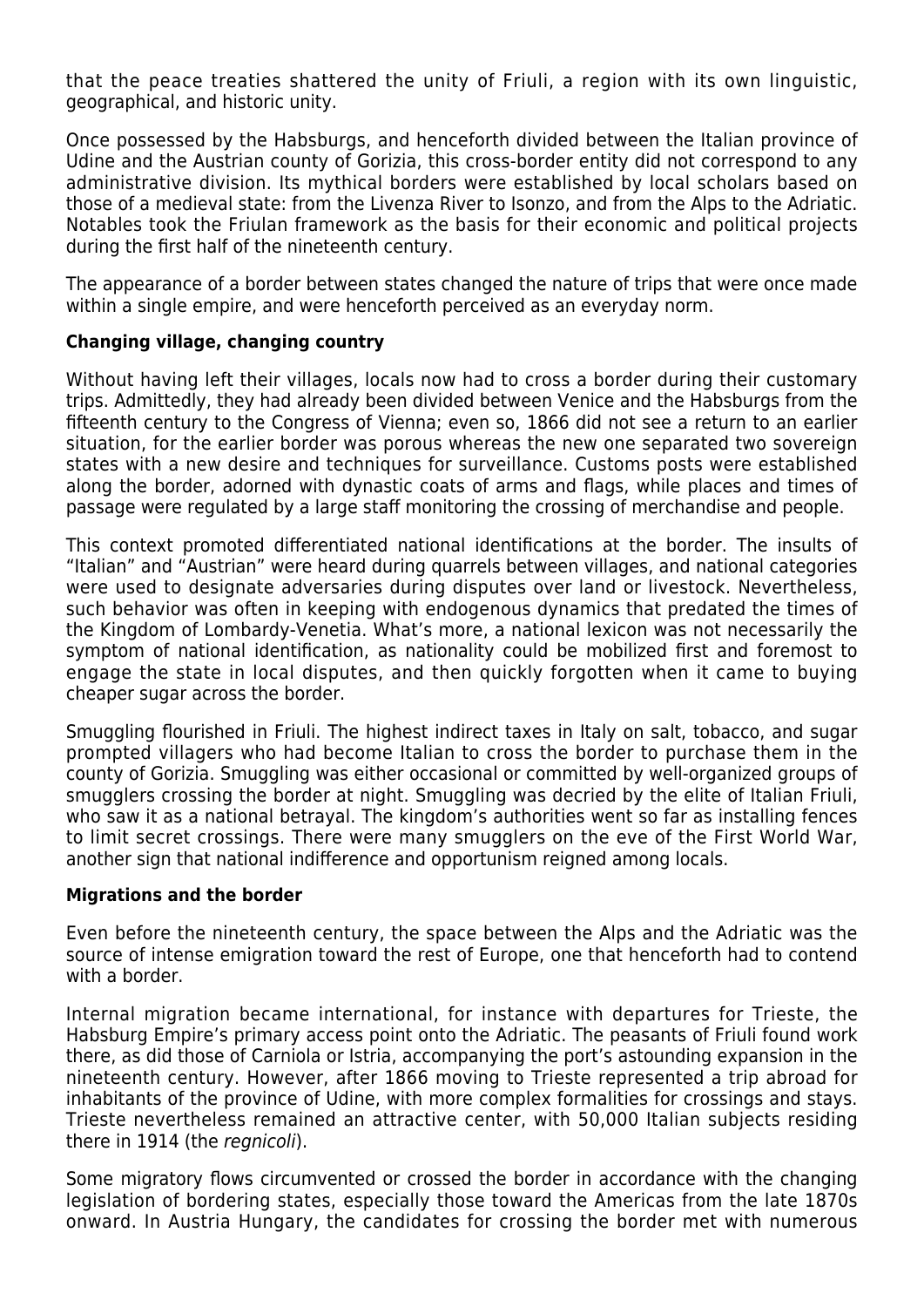bureaucratic obstacles designed to discourage emigration without formally banning it. The border was thus a preferred route for inhabitants of the county of Gorizia and the empire's south, who crossed it to board ships in Italian ports. Many of them were recruited by agents from Italian shipping companies who entered Austro-Hungarian territory illegally. The Cormons border station became a busy crossing, with an average of 3,000 migrants per year between 1896 and 1903, when Austro-Hungarian legislation authorized departures from Trieste and Rijeka, leading to the emergence of Austro-Hungarian emigration agencies. Crowds dried up at the station in Cormons and the migratory route split in two, with each boarding on their side of the border.

Finally, the border generated a new kind of migration—short commutes—relating to border work. The county of Gorizia was more prosperous than the province of Udine thanks to its modest industrialization, and to the rise in the early twentieth century of market gardening destined for the rest of the empire. The spinning mills near the border attracted labor often recruited in Italian territory, sometimes creating conflict with Austro-Hungarian subjects: in 1892, the laborers in a Brazzano spinning mill went on strike and heaped abuse on "Italians," who were accused of receiving better pay by an irredentist owner.

# **Mobilities that make sense: notables and nationalism**

A part of the Italian-speaking border elite—property owners, scholars, and merchants—embraced an Italian national identity that subsumed the Friulan one, and suspected Austro-Hungarian authorities of wanting to "Germanize" or "Slavify" the county's Friulans. To counter this threat, they implemented a genuine educational effort for both Italian elites and locals, with the goal of showing that Friuli was not a "hybrid" land but a cross-border region with its own identity, all while avoiding the specter of a "Fruilan nation" and falling into disgrace in Rome. Associations coordinated the struggle: the Società Alpina Friulana (1874) studied and explored the territory, and the Società Storica Friulana (1911) institutionalized the study of Friulan history.

They branched out across the border, and were connected with the Lega Nazionale (1891), which promoted Italianity in the county of Gorizia. However, imposing an identification was more difficult in Austria Hungary, as there was competition with other national societies such as the German Schulverein and the Slovenian Družba Ciril-Metod. Inhabitants in the countryside did not genuinely sympathize with the actions of the Lega Nazionale, and some joined the Friulan Catholic Party (1906), which promoted a Friulan identity combining peasantry, Catholicism, and loyalty to the emperor.

It was among those who promoted it that Italian national identity took the firmest hold, including changes to ways of life. Gorizia's bourgeoisie and Trieste's middle class abandoned the backcountry populated by Slovenophones, which had been their destination for Sunday outings before 1866, in favor of Italian localities. Their counterparts in Udine crossed the border to visit the Roman and medieval ruins of Aquileia, invading irredentist lands for the duration of an outing rather than doing it via a war.

#### **BIBLIOGRAPHY**

BOURDIEU, Pierre, "L'identité et la représentation. Éléments pour une réflexion critique sur l'idée de région," Actes de la recherche en sciences sociales 35 (November 1980): 63-72.

CATTARUZZA, Marina, Italy and its Eastern Border, 1866-2016, trans. Daniela Gobetti (New York/London, Routledge, 2017).

MELLINATO, Giulio, "L'unificazione separatrice. L'Italia, l'alto Adriatico e la prima globalizzazione (1861-1914)," Quaderni giuliani di storia (2012): 177‑190.

THIESSE, Anne-Marie, La création des identités nationales: Europe xvIII<sup>e</sup>-xx<sup>e</sup> siècle (Paris: Seuil, 2001).